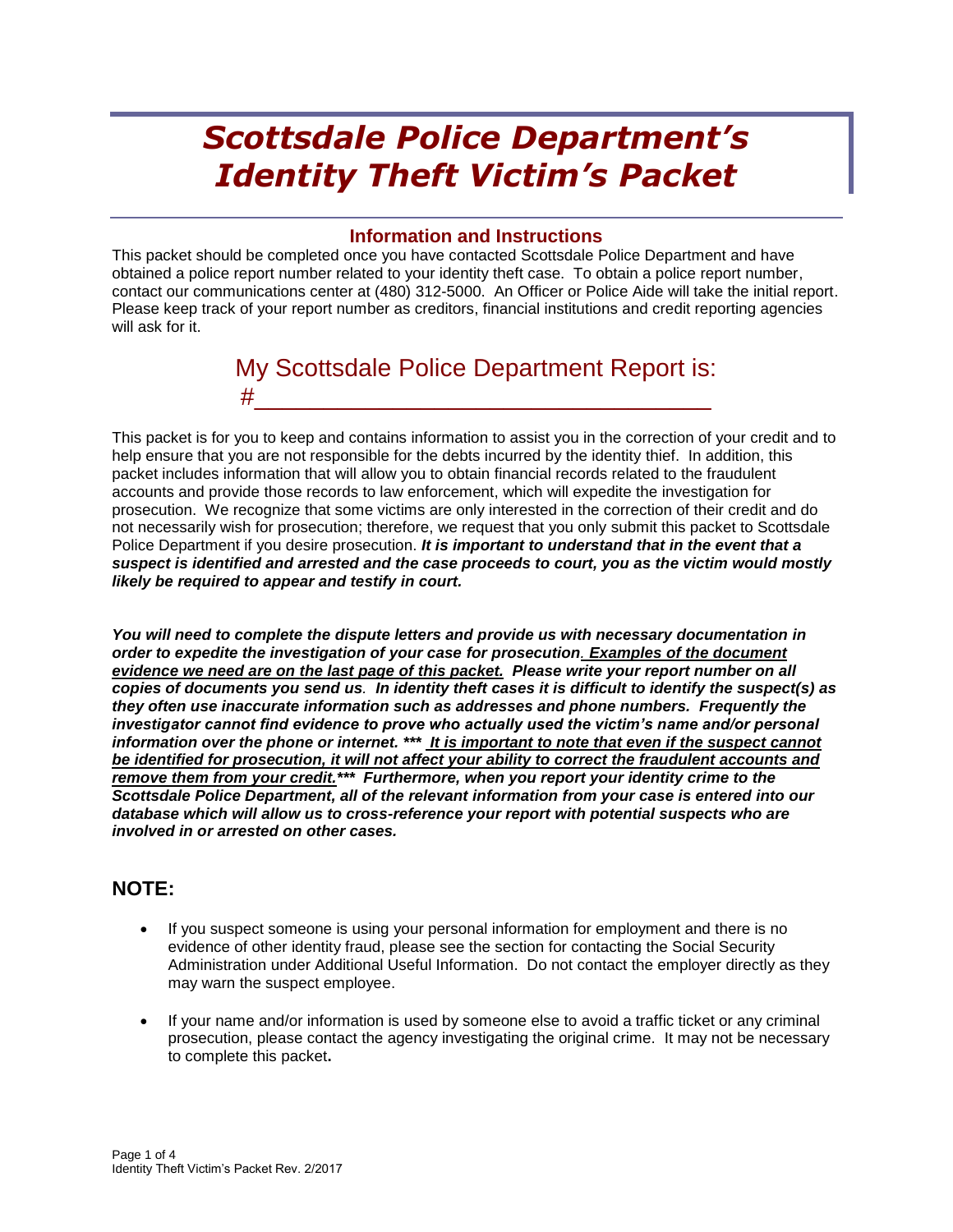### *Helpful Hints:*

- *Remember that each creditor has different policies and procedures for correcting fraudulent accounts.*
- *Do not provide originals and be sure to keep copies of everything you provide to the creditors or companies involved in the identity theft.*
- *Write down all dates, times and the names of individuals you speak to regarding the identity theft and correction of your credit.*

### **Step 1: Contact your bank and other credit card issuers.**

If the theft involved **existing bank accounts** (checking or savings accounts as well as credit or debit card) you should do the following:

- Close the account that was used fraudulently or put stop payments on all outstanding checks that might have been written without your knowledge.
- Close all credit card accounts that were used fraudulently.
- Close any account accessible by debit card if it has been accessed fraudulently.
- Open up new accounts protected with a secret password or personal identification number (PIN)

If the identity theft involved the creation of **new bank accounts,** you should do the following:

- Call the involved financial institution and notify them of the identity theft.
- They will likely require additional notification in writing. (see step 4)

# **Step 2: Contact all three (3) major credit reporting bureaus.**

First request the credit bureaus place a "Fraud Alert" on your file. A fraud alert will put a notice on your credit report that you have been the victim of identity theft. Merchants and financial institutions **may** opt to contact you directly before any new credit is taken out in your name. *Some states allow for a Security Freeze in which a PIN can be designated on your credit file and subsequently the PIN must then be given in order for credit to be extended*. *Ask the credit reporting bureaus if your state is participating in the Security Freeze Program.* 

[www.scamsafe.com](http://www.scamsafe.com/) – provides useful information related to identity theft and indicates which states participate in the Security Freeze program.

[www.annualcreditreport.com](http://www.annualcreditreport.com/) – provides one free credit report, per credit bureau agency, per year, with subsequent credit reports available at a nominal fee.

The following is a list of the three (3) major credit reporting bureaus for victims to report fraud:

| Equifax                        | <b>TransUnion</b>            | <b>Experian</b>       |
|--------------------------------|------------------------------|-----------------------|
| <b>Consumer Fraud Division</b> | Fraud Victim Assistance Dept | Nat. Consumer Assist  |
| 800-525-6285                   | 800-680-7289                 | 888-397-3742          |
| P.O. Box 740256                | P.O. Box 2000                | www.experian.com/help |
| Atlanta, GA 30348              | Chester, PA 19016            |                       |
| www.alerts.equifax.com         | www.transunion.com           |                       |

### **Step 3: File a report with the Federal Trade Commission.**

You can go on-line to file an identity theft complaint with the FTC at [www.FTC.gov](http://www.ftc.gov/) and click on the Id Theft icon or by calling 1-877-IDTHEFT.

### **Step 4: Contact creditors involved in the Identity Theft by phone and in writing.**

This step involves contacting all the companies or institutions that provided credit or opened new accounts for the suspect or suspects. Some examples include banks, mortgage companies, utility companies, telephone companies, cell phone companies, etc. Provide the creditors with the completed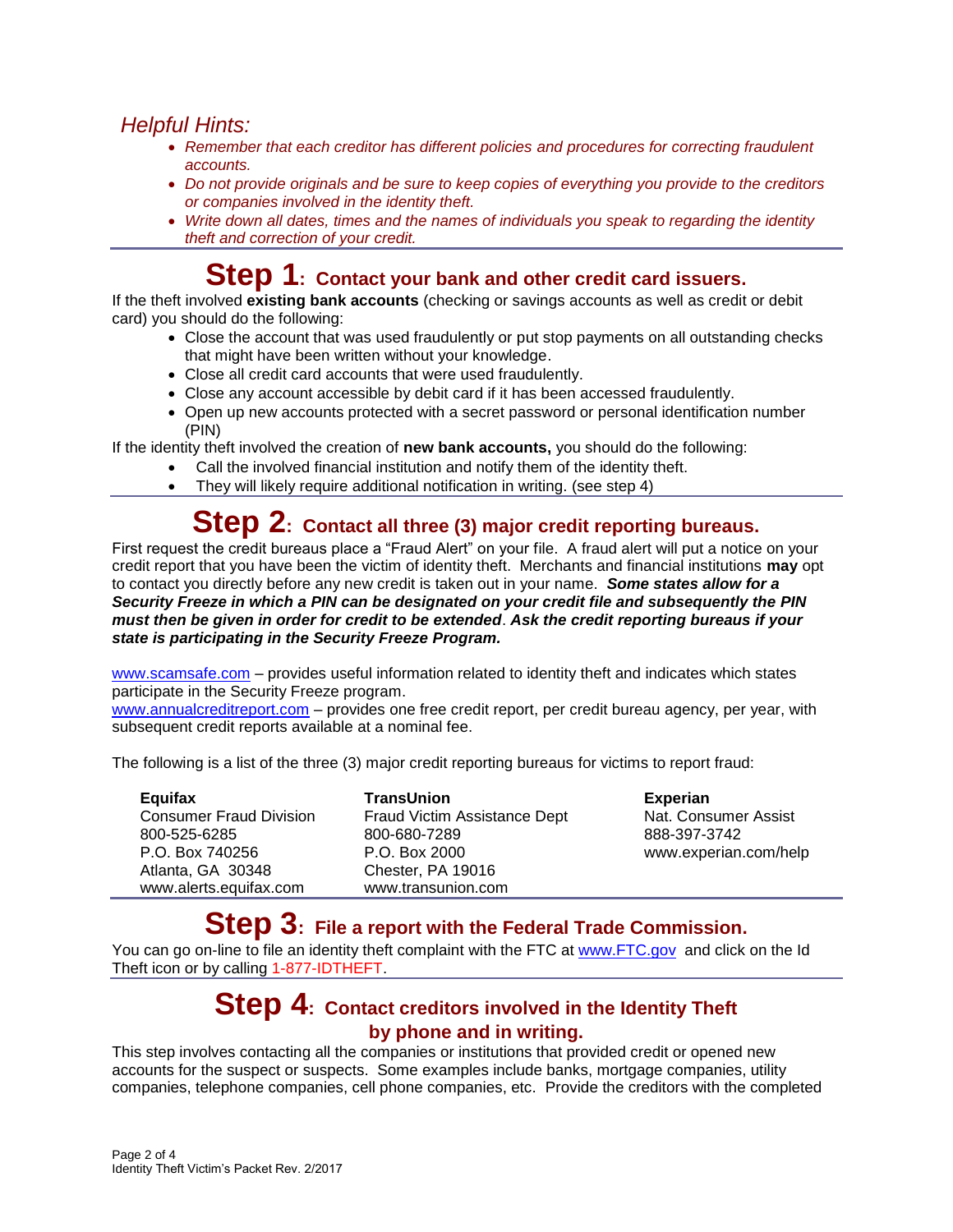Identity Theft Affidavit (some may require that you use their own affidavit), Letter of Dispute, and a copy of the FACTA Law.

**FTC Identity Theft Affidavit** A copy of the FTC Identity Theft Affidavit can be found at the end of this packet. This is the same affidavit that the FTC makes available to victims of identity theft. The affidavit requests information regarding you as the victim, how the fraud occurred, law enforcement's actions, documentation checklist and Fraudulent Account Statement.NOTE. Some creditors, financial institutions, or collection agencies have their own affidavit that you may have to complete.

**Letters of Dispute** Sample copies of the Letters of Dispute can also be found at the end of this packet. **This letter needs to be completed for every creditor involved in the identity theft**. The letter of dispute should contain information related to the fraudulent account(s), your dispute of the account(s), and your request for the information to be corrected. In addition, the letter should reference FACTA and make a request for copies of any and all records related to the fraudulent accounts be provided to you and made available to the Scottsdale Police Department.

**FACTA Law** A portion of the FACTA Law can also be found at the end of this packet. As previously discussed in this packet, FACTA allows for you to obtain copies of any and all records related to the fraudulent accounts. You are then permitted to provide law enforcement with copies of the records you received related to the fraudulent accounts; thereby allowing us to bypass the sometimes difficult process of obtaining subpoenas for the very same information. It also allows you to request the information be made available to the Scottsdale Police Department. We have found it useful to provide a copy of the FACTA Law with the submission of the Identity Theft Affidavit and Letter of Dispute to the individual creditors.

#### **Step 5: Submit the Identity Theft Affidavit AND copies of all information and records obtained from the creditors with regard to the fraudulent accounts to: Scottsdale Police Department – Financial Crimes Unit 9065 E. Via Linda Scottsdale, AZ 85258**

To avoid confusion and to ensure that all items are forwarded to the assigned detective, we request that you submit everything at once and if possible do not send items separately. Be sure to write your police report number on all items submitted. The types of document evidence needed are listed on the next page. The information can be hand delivered or mailed. **Please remember that some victims are only interested in the correction of their credit and do not necessarily wish for prosecution. Therefore, we request that you only submit this packet to Scottsdale Police Department if you desire prosecution and would be willing and available to appear and testify in court should a suspect be identified and arrested.**

#### **Additional Useful Information -**

 *Post Office – If you suspect that your mail has been stolen or diverted with a false change-of-address request, contact your local postal inspector. You can report this at the United States Postal Service website: <https://postalinspectors.uspis.gov/contactUs/filecomplaint.aspx> or by calling 800-275-8777.*

 *Social Security Administration – If you suspect that someone is using your social security number to obtain employment, contact the Social Security Administration's fraud hotline at 1-800-269-0271. Order a copy of your Personal Earnings and Benefit Estimate Statement (PEBES) to check the accuracy of your work history on file with the Social Security Administration. You can obtain a PEBES application at your local Social Security office or at https://www.ssa.gov/forms/ssa-7050.pdf .*

 *Internal Revenue Service – The IRS Office of Special Investigations can be contacted at [www.IRS.gov](http://www.irs.gov/) to report false tax filings, potential criminal violations of the Internal Revenue Code and related financial crimes.*

 *If you are contacted by a collection agenc***y** *- about a debt for which you are not responsible, immediately notify them that you did not create the debt and that you are a victim of identity theft. Follow up with the collection agency and creditor in writing and include a copy of your police report, ID Theft Affidavit, Letter of Dispute and a copy of the FACTA Law.*